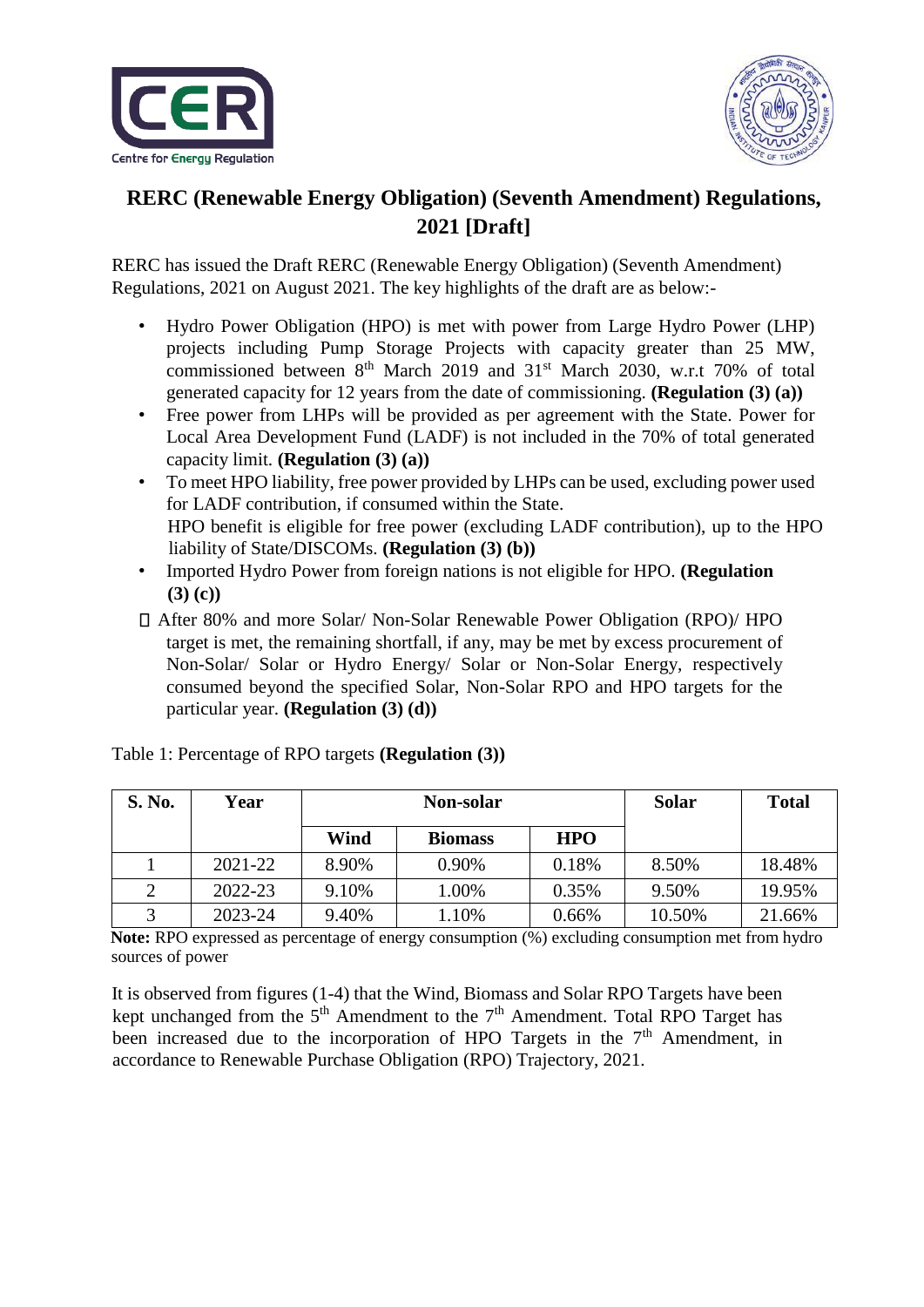





Figure 1: Total RPO Targets w.r.t RPO Amendments



*Figure 2: Solar RPO Targets w.r.t RPO Amendments*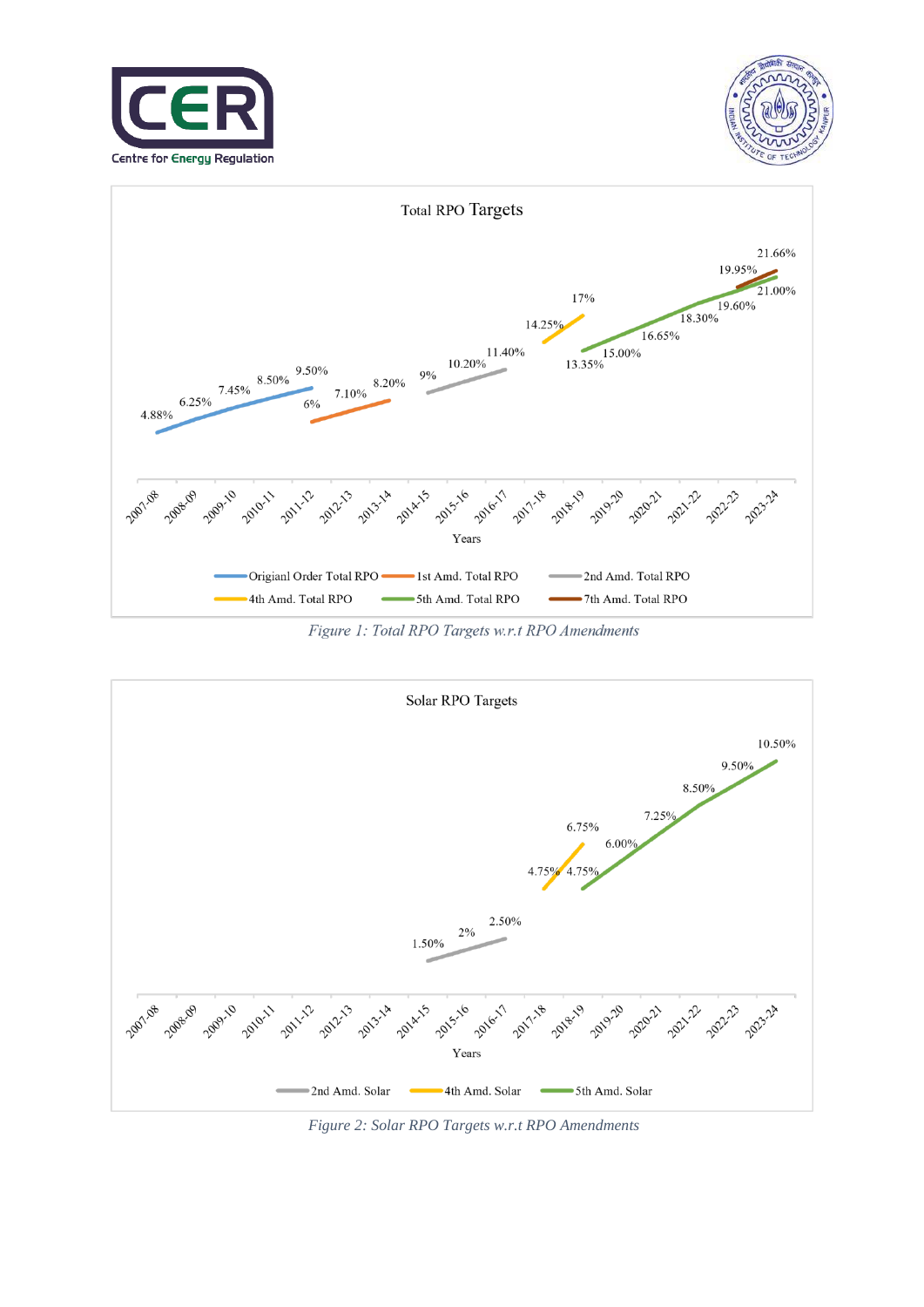





*Figure 3: Non- Solar RPO Targets w.r.t RPO Amendments*



*Figure 4: Wind, Biomass and HPO Targets w.r.t RPO Amendments* 

The draft amendment can be accessed [here](https://cer.iitk.ac.in/odf_assets/upload_files/RERC_Renewable_Energy_Obligation_Seventh_Amendment.pdf)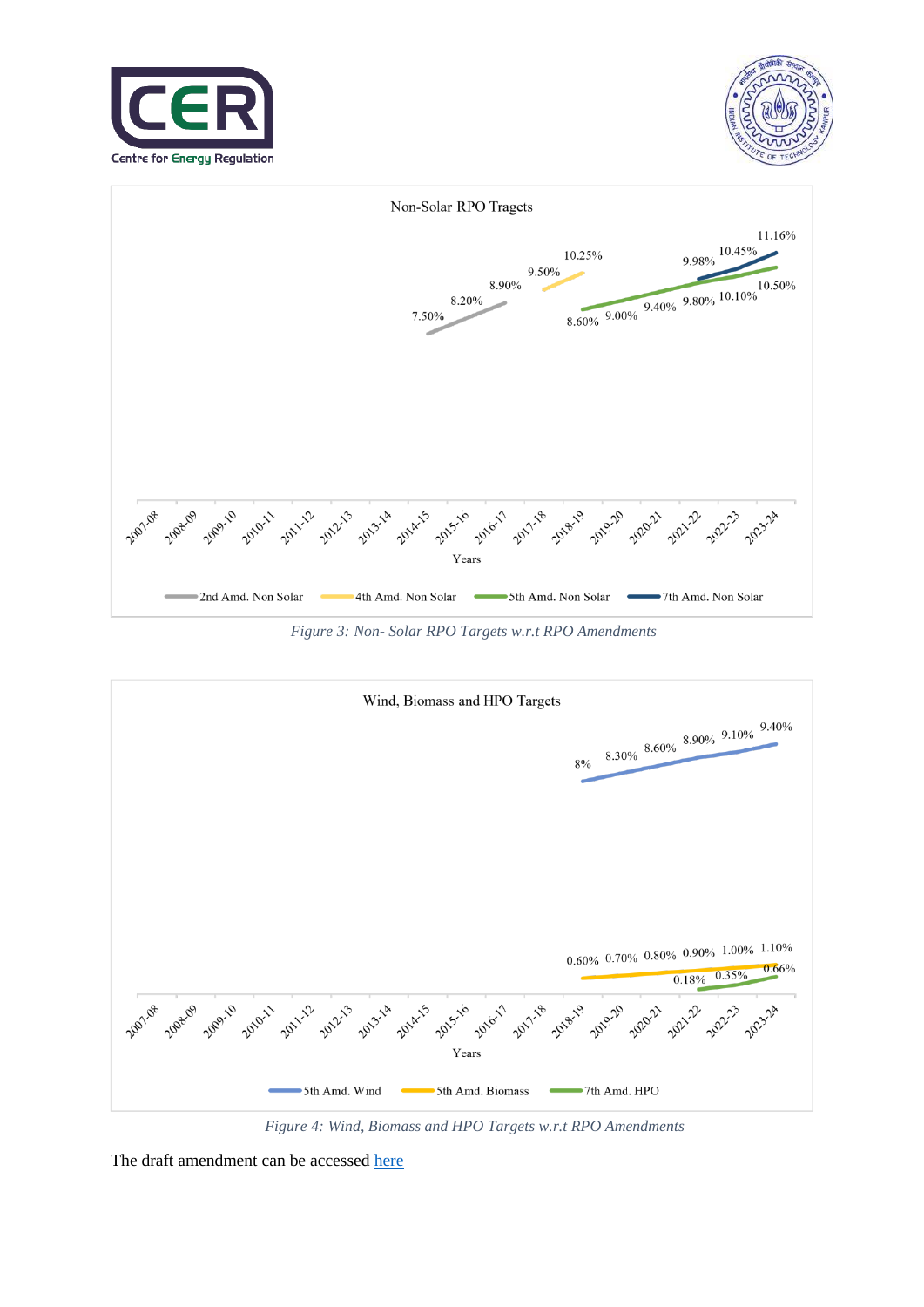

<u>.</u>



## **CER Opinion**

- **1. Technology Neutral RPO:** The whole idea of differentiating Solar and Non solar RPO are economically unjustified, it leads to economically inefficient decisions for investment. The cost of procurement from solar power plants has been on a decline, and is now even less than other RES. It would be appropriate to dispense with technologywise RPO differentiation as solar and non-solar RPO. This would reduce the overall cost of compliance for the obligated entities<sup>1</sup>.
- **2. Definition of RPO obligation:** Section 86 (e) of Electricity Act 2003 states, *"promote cogeneration and generation of electricity from renewable sources of energy by providing suitable measures for connectivity with the grid and sale of electricity to any person, and also specify, for purchase of electricity from such sources, a percentage of total consumption of electricity in the area of a distribution licensee"*. This section empowers the SERCs to specify purchase of electricity from renewable energy sources. It is noted that the RPO in the draft regulations, defines the same w.r.t the consumption of electricity excluding those from HPO, as such it does not seem to be in line with the above provisions of the Act.
- **3. Hydro Power Obligation (HPO) Targets (Regulation 2 (3)):** As per draft regulation, the HPO targets have been incorporated in the existing RPO target structure. According to the current practice adopted by the Commission, when more number of technologies will be incorporated in the pool of RPO then total RPO target will rise again in future.

It is important to emphasize that the HPO targets are an add-on obligation over and above the existing RPO from Others from the Renewable Energy sources. Given that the DISCOMs are obligated to meet the existing level of RPO, it is important that a study be undertaken to access the ability of Rajasthan's Grid to absorb various level of RPO in the future and fix the targets appropriately<sup>2</sup>. To ensure that the target so estimated may be further enhanced by the commission so as to promote consumption of renewable energy sources in the state of Rajasthan.

In the current framework, there is a lack of scientific basis to estimate the target of RPO obligation that is fixed for the obligated entities (DISCOMs, Open Access Consumers and Captive Consumption). Therefore, it is suggested that the determination of total RPO target should be based on a scientific study<sup>2</sup>, as there is a requirement for technoeconomic analysis, binding to an economical limit that comes from the supply curve/ function<sup>2</sup>. Thus, the overall limit should not be based on number of technologies that are being incorporated,

<sup>1</sup> Please refer to Anoop Singh (2009), "A market for renewable energy credits in the Indian power sector", Renewable and Sustainable Energy Reviews 13 (3), 643-652. See [https://www.researchgate.net/profile/AnoopSingh-28](https://www.researchgate.net/profile/Anoop-Singh-28) <sup>2</sup> Please refer to Anoop Singh (2011), "Directions for Effective Regulation for Renewable Energy: An Analysis of Renewable Energy Certificates", India Energy Security Summit: Energy Security for a sustainable future, IPPAI. See [http://dx.d](http://dx/)oi.org/10.2139/ssrn.3440341 <sup>2</sup> Please refer to Anoop Singh (2010), "Economics, Regulation, and Implementation Strategy for Renewable Energy Certificates in India", India Infrastructure Report 2010, Oxford Univ. Press. See<https://ssrn.com/abstract=3440253>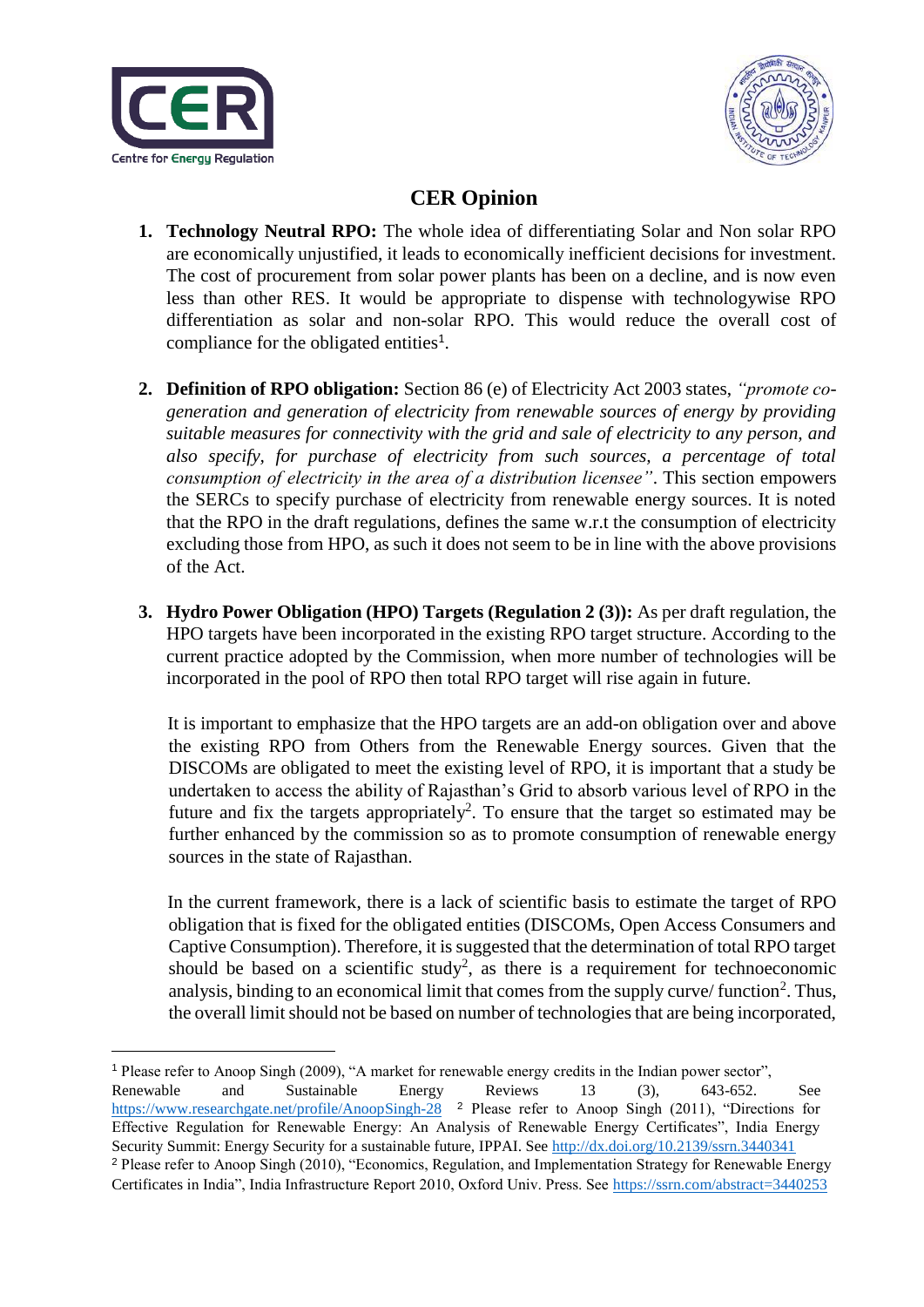

<u>.</u>



all technologies that might be incorporated in the future could be accommodated by adjusting the others so that total RPO target should remain same.

In order to ensure economic efficiency, it is important to specify an overall target for RPO and allow the obligated entities to procure renewable energy from alternate technologies based on their relative economics. Separate categorization and specification of targets for specific technologies, add rigidity in the decision making of the DISCOMs and also increase the overall cost of obligation.

- **4. Market Design:** The DISCOMs in Rajasthan already procured hydroelectricity (Table 30: Energy Availability (MU) and Cost (Rs. In Cr.) for FY 2019-20)<sup>3</sup> which is over and above the targets proposed in the draft regulation. It is also important to highlight that other obligated entities, for example, Open Access Consumers and Captive Consumers may not have access to hydropower in a similar manner especially, due to the absence of any market specific for procurement of hydroelectricity. For example the market for RECs and GTAM enables the obligated entities to specifically procure Renewable power so as to meet their obligation. The competitive platform like power exchanges (DAM, TAM, etc.) do not offer the choice of source of electricity and hence will not help these obligated entities, which exclude the DISCOMs, to procure hydroelectricity to meet their obligation, such entities will in-turn have to procure the hydroelectricity through bilateral arrangement or though traders which may not be as cost effective as the competitive platform. Furthermore the absence of any certificate market for hydropower also does not enable such entities to procure such certificates to meet their HPO obligation. It is suggested that if HPO is also included as a qualifying technology for crediting the REC the same would be available to the obligated entities to meet their obligation in a cost effective manner.
- **5. The DISCOMs in Rajasthan are already procuring significantly higher hydropower than the obligation proposed in the draft regulation (Regulation 2 (3))**: As per the draft regulation, HPO targets for Rajasthan is 0.18%, 0.35% and 0.66% for 2021-22, 2022-23 and 2023-24 years, respectively. It is observed from Rajasthan 2019-20 Tariff order that Rajasthan procures 6.14% Hydro power already<sup>4</sup>.

In the absence of any separate market for hydropower, or the certificates associated with it, the DISCOMs in Rajasthan will not be able to 'offload' the excess HPO to such market mechanisms.

<sup>3</sup> Please refer to Tariff Order 06.02.2020 in the matter of ARR & Tariff for FY 2019-20. See https://energy.rajasthan.gov.in/content/raj/energy-department/en/departments/avvnl/news/TARIFF\_ORDER\_06-022020\_IN\_THE\_MATTER\_OF\_ARR\_and\_TARIFF\_FOR\_FY\_2019-20.html#